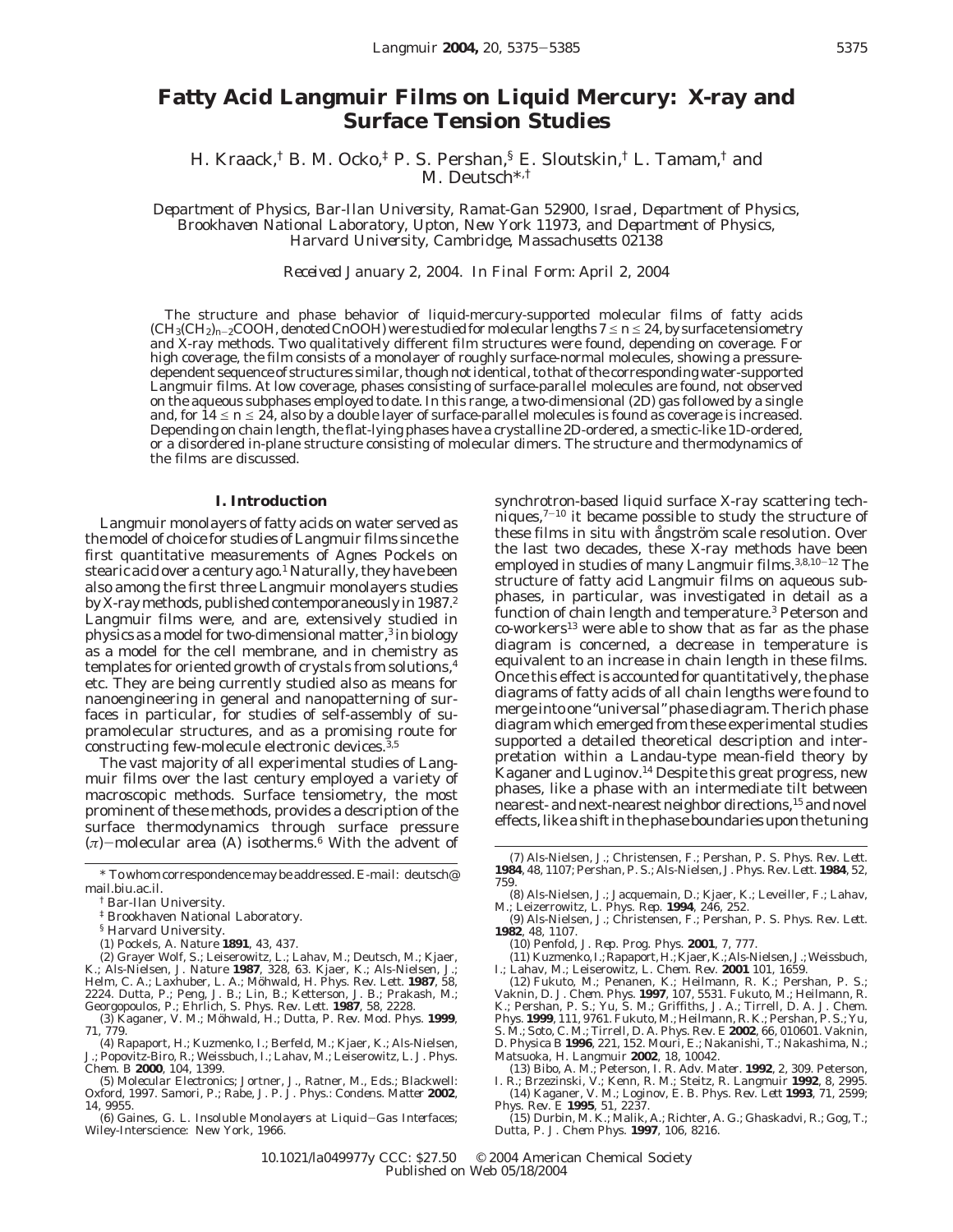of the interactions between the headgroups, $16$  are still being discovered. Further details of the plethora of results obtained for fatty acids on aqueous solutions can be found in several excellent reviews published over the past decade.3,4,8,11

Until recently, all X-ray studies of Langmuir films were carried out on aqueous subphases. On such subphases, the strong hydrophobic repulsion of the fatty acid's tail from the surface invariably orients the molecules roughly along, or slightly tilted from, the surface normal. To the best of our knowledge, the only nonaqueous subphase employed in X-ray studies of a Langmuir film is forma $mide,$ <sup>11,17,18</sup> which is also polar and induces the same surface-normal molecular orientation. To investigate the role of the molecules' interaction with the subphase in the determination of the Langmuir film's structure, we have undertaken to study the structure of Langmuir films of organic molecules on mercury. Mercury does not induce a hydrophobic repulsion of the chains from the surface but rather provides an attractive interaction with the chains. It also does not provide a hydration shell for ionic headgroups. It has several technical advantages over water. The high surface energy of mercury, ∼500 mJ/m2, as compared to that of water,  $72 \text{ mJ/m}^2$ , enhances the spreadability of films and allows spreading of molecules that are not readily, or not at all, spreadable on water. The practically zero solubilities of all organic compounds, and most inorganic ones, in mercury allows investigation of Langmuir films of compounds which cannot be studied on water due to their high water solubility. As shown below, the higher surface tension of mercury also allows extension of the X-ray reflectivity measurements to 4-fold larger scattering vectors, yielding a commensurately higher resolution as compared to those achievable on water. The important differences in both tail and headgroup interactions with the subphase enables investigations over a considerably broader scope of properties of Langmuir films than those available in Langmuir films on aqueous subphases only. This should provide for a deeper insight into the role of the subphase in forming the structure and phase diagram of Langmuir films.

Knowing the surface structure of bare mercury is a prerequisite for any study of mercury-supported Langmuir films. We have determined this structure with subangström resolution a few years ago,  $19$  using surface X-ray techniques. This was followed by a study of dense selfassembled alkanethiol monolayers<sup>20</sup> and multilayers<sup>21</sup> on the surface of mercury. Very recently we presented results for stearic acid on mercury<sup>22</sup> and a systematic study of the chain length variation of the structure and phase diagram of Langmuir films of alkanes on mercury.<sup>23</sup> For both fatty acids and alkanes, the attractive interaction of the alkyl tail with the subphase induces, at low coverages, new phases comprising surface-parallel molecules, not ob-

(16) Johann, R.; Vollhardt, D.; Möhwald, H. Langmuir 2001, 17, 4569. (17) Saint Jalmes, A.; Graner, F.; Gallet, F.; Nassoy, P.; Goldmann, M. *Chem. Phys. Lett.* **1995**, *240*, 234.

(18) Weinbach, S. P. et al. *J. Phys. Chem.* **1993**, *97*, 5200.

(19) Magnussen, O. M.; Ocko, B. M.; Regan, M. J.; Penanen, K.; Pershan, P. S.; Deutsch, M. *Phys. Rev. Lett.* **1995**, *74*, 4444. DiMasi, E.; Tostmann, H.; Ocko, B. M.; Pershan, P. S.; Deutsch, M. *Phys. Rev. B* **1998**, *58*, 13419.

(20) Magnussen, O. M.; Ocko, B. M.; Deutsch, M.; Regan, M. J.; Pershan, P. S.; Abernathy, D.; Grübel, G.; Legrand, J. F. *Nature* 1996, *384*, 250.

(21) Deutsch, M.; Magnussen, O. M.; Ocko, B. M.; Regan, M. J.; Pershan, P. S.*Thin Films*:*Self-Assembled Monolayers of Thiols*; Ulman,

A., Eds.; Academic: San Diego, CA, 1998. (22) Kraack, H.; Ocko, B. M.; Pershan, P. S.; Sloutskin, E.; Deutsch, M. *Science* **2002**, *298*, 1404.

(23) Kraack, H.; Ocko, B. M.; Pershan, P. S.; Sloutskin, E.; Deutsch, M. *J. Chem. Phys.* **2003** *119*, 10339.



**Figure 1.** Schematic real space model of a Langmuir film of stearic acid on mercury. With increasing coverage stearic acid shows successively a single (SL) and a double (DL) layer of lying-down molecules, a tilted phase of standing-up molecules (Ov) and an untilted phase of standing-up molecules (LS).

served on water. For alkanes only surface-parallel phases (of up to three layers) are found for all chain lengths. In contrast, stearic acid on mercury exhibits phases with surface parallel molecules at low coverages and phases with surface-normal molecules at high coverages.<sup>22</sup> The surface-normal phases have structures very similar to those of stearic acid on water. A schematic view of the real-space structure of the various surface-normal and surface-parallel phases found for C18OOH for different coverages is shown in Figure 1. Two surface-parallel phases, a single layer (SL) and a double layer (DL), are shown as well as two surface normal phases, one tilted (Ov) and one untilted (LS).

We present here a systematic study of the chain length dependence of the structure and phase diagram of fatty acids on mercury for a range of chain lengths and surface coverages, as well as first results on their temperature dependence.

Finally, self-assembled layers (SAMs) of organics on *solid* substrates, mostly alkanethiols on gold, have been investigated extensively by X-ray, and other, methods,  $24-27$ and surface-parallel phases were found at certain coverage ranges. These SAMs should be, however, clearly distinguished from Langmuir films on a liquid substrate. While on a solid substrate the SAMs structure is largely determined by its epitaxy to the structure of the underlaying solid, on a liquid mercury subphase the film's molecules are not confined to lattice sites. Thus, varying the coverage is considerably simpler, and more accurate, on a liquid surface than on a solid one. More importantly, in the most extensively studied SAMs by far, alkanethiols on gold, the crystalline structure of the gold surface was found to determine the SAMs structure by epitaxy, both in the surface-normal<sup>26</sup> and the surface-parallel<sup>27</sup> phases. Since no static corrugation potential exists for a liquid surface like mercury, such epitaxy of the organic mono-

<sup>(24)</sup> Schreiber, F. *Prog. Surf. Sci.* **2000**, *65*, 151.

<sup>(25)</sup> Poirer, G. *Langmuir* **1999**, *15*, 1167.

<sup>(26)</sup> Strong, L.; Whitesides, G. *Langmuir* **1988**, *4*, 546. Chidsey, C.

E. D.; Loiacono, D. N. *Langmuir* **1990**, *6*, 682. (27) Camillone, N.; et al. *J. Chem. Phys.* **1994**, *101*, 11031.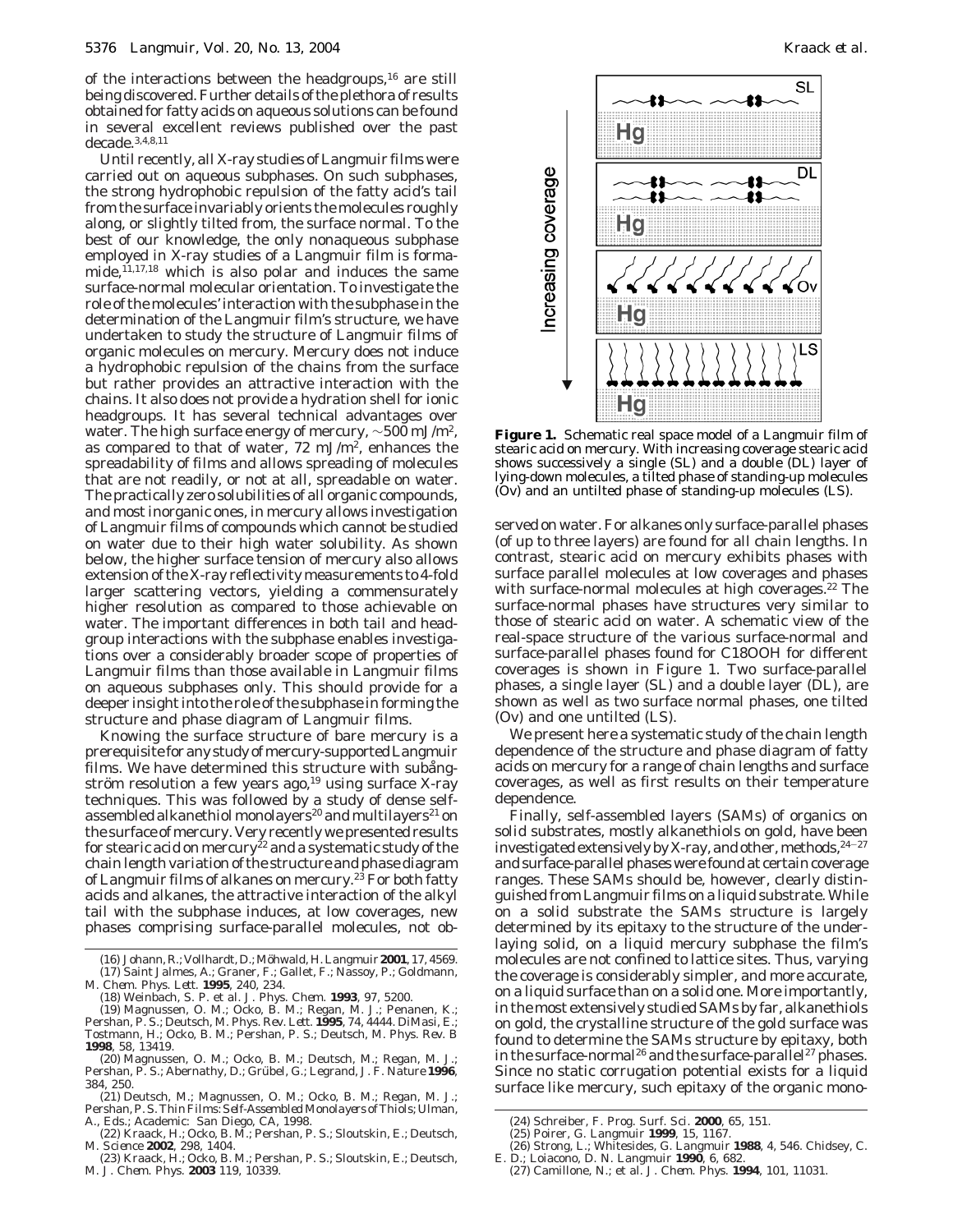layer to the structure of the subphase does not occur, resulting in less constraints for the emergence of different types of lateral order in the film.

# **II. Experiment**

The experimental methods are discussed in detail in a previous publication.<sup>23</sup> Thus, only a summary is given here.

**A. The Langmuir Trough.** A specially designed Langmuir trough, suitable for simultaneous film balance and X-ray studies, was used. It consisted of a  $175 \times 65 \times 3.5$  mm<sup>3</sup> KelF trough, enclosed in a hermetically sealed aluminum box. The box was filled with either helium (in X-ray measurements) or nitrogen (for surface tension measurements) to minimize mercury oxidation and air scatter during experiments. The temperature of the mercury is controllable to  $\pm 0.2$  °C by a water circulator.

The surface tension was measured using the Wilhelmy plate method, employing an Hg-amalgamated platinum plate and a homemade balance based on an linear variable differential transformer (LVDT).

**B. Materials.** Triple distilled, 99.999% mercury was purchased from Merck. Fatty acids were purchased from Fluka or Aldrich and were at least 99% pure. All materials were used as received without further purification. Standard solutions were prepared with molarities in the range of  $(3-8) \times 10^{-4}$  using HPLC grade, 99.9% pure chloroform.

**C. Measurement Methods. 1. Surface Pressure**-**Molecular Area Isotherms.** The surface pressure,  $\pi = \sigma_0 - \sigma$ , the difference between the surface tension of the bare  $(\sigma_0)$  and the film-covered (*σ*) mercury varies with the surface coverage, *A*, the area per molecule.<sup>6</sup> Features in the  $\pi$  vs  $A$  isotherm curve (e.g., kinks, plateaus, etc.) reveal the occurrence of structural changes in the film as the coverage *A* is varied.

Since a well-sealing barrier is notoriously difficult to construct for mercury,28 the coverage was increased not by barrier compression but rather by a stepwise addition of standard solution, employing a calibrated micropipet. In each step material was added only after a full pressure equilibration of the previous step was reached.<sup>23</sup>

**2. X-ray Measurements.**The structure of the deposited films was studied at several coverages using surface-specific X-ray techniques. These were done using the Harvard/BNL liquid surface spectrometer at beamline X22B, NSLS, Brookhaven National Laboratory, U.S.A., at wavelengths of  $\lambda = 1.55 - 1.58$ Å. The trough was mounted on an active vibration isolation unit, attached to the spectrometer. This arrangement effectively eliminates pickup of vibrations from the environment,<sup>19,20,23</sup> which plagued early X-ray surface studies of mercury.29

The X-ray methods used here have been discussed in detail.3,9,30 The surface-normal structure was studied by X-ray reflectivity  $(XR)$  measurements,  $R(q_z)$ , done by varying the surface-normal momentum transfer  $q_z = (2\pi/\lambda)(\sin \alpha + \sin \beta)$  where  $\alpha$  is the grazing angle of incidence of the X-ray beam and  $\beta$  is the grazing angle of detection. Grazing incidence diffraction (GID) was measured by varying the surface-parallel momentum transfer  $q_{\parallel} = (2\pi/\lambda)(\cos^2 \alpha + \cos^2 \beta - 2 \cos \alpha \cos \beta \cos 2\theta)^{1/2} \approx (4\pi/\lambda)$ sin(2*θ*/2) by scanning the detector out of the reflection plane by an angle 2 $\theta$  at incidence angles  $\alpha < \alpha_c$ , where  $\alpha_c$  is the critical angle for total external reflection. The GID measurements provided information on the surface-parallel structure. Braggrod (BR) measurements (the surface-normal distribution of the diffracted intensity at the 2*θ* positions of the GID diffraction peaks) yielded information on the molecular tilt magnitude and direction. To minimize beam damage, X-ray exposure times were minimized by using an automatic shutter, which was opened only for counting, and kept closed during spectrometer movements, wait times, etc.

**3. X-ray Reflectivity Modeling.** The details of the modeling are given in ref 23. The box model that was used in the previous

studies of alkanes on mercury was also used here. We experimented with a variety of different combinations of fixed and varying parameters before settling on the following specifics. The layered mercury surface<sup>19</sup> was represented by six boxes, each having a fixed width of 1.3 Å (half the liquid mercury layer spacing), and a fixed interface roughness of  $0.7$  Å. The electron density of each box was varied in the fit, except for the topmost one, which was kept fixed at 5.5  $e/\text{\AA}^3$ . In view of the fact that for this study the maximum value of  $q_z$  was of the order of  $1.5-1.7$  $\AA^{-1}$ , which is significantly less than the maximal 2.5  $\AA^{-1}$  used in our detailed study of the bare mercury surface,19 the model employed here is slightly less general. Nevertheless, our model yields a good fit to the reflectivity curves of the bare, and the fatty acid covered, mercury surface measured in this  $q_z$  range, and the fit-obtained mercury layering profile is very close to those of the earlier studies.<sup>19,23,31</sup>

The fatty acid layers were also represented by boxes. For the lying-down phases, for each layer a single box with an electron density of  $\rho = 0.30$  electrons/Å<sup>3</sup> was found to fit the measured  $R(q_z)$  well. For the standing-up phases two boxes were used, representing the alkyl chain (with the same  $\rho = 0.30$  electrons/ Å3) and the carboxyl headgroup (with a fixed electron density of 0.46 electrons/ $\AA^3$  and a width of 2.5 Å). The thicknesses of the boxes of the lying down phase were first fitted freely and then fixed at the average values of 4.8 Å for a single layer and 9.6 Å for a double layer.

The Parrat matrix method<sup>32</sup> was employed to fit the measured  $R(q_z)$  data. When we had two phases in coexistence with each other, e.g., a phase of standing-up molecules in coexistence with a phase of lying-down molecules, we fitted the measured XR by a sum of the model intensities reflected from each phase. As demonstrated by the results discussed below, and by our previous studies using the same method,<sup>23,31</sup> the model and strategy employed here yield good fits to the measurements. Consistent trends are obtained in the fitted parameter values with coverage. At the same time, the number of fit parameters is kept down to a manageable number and the interparameter correlations to a minimum. This lends confidence in the results and conclusions discussed below.

Further details on the trough, the measurement procedures, and data analysis methods are given in ref 23.

#### **III. Results: Surface Pressure**-**Area Isotherms**

The measured surface pressure-area isotherms for fatty acids of several chain lengths,  $7 \le n \le 24$ , are shown in Figure 2. The various parameter values derived from the isotherms are listed in Table 1. The isotherms were all measured at a temperature  $T = 23$  °C. A smooth solid line connects the measured points (open circles). The dashed lines at large molecular areas are fits by the Volmer equation,  $\bar{\pi}(A - A_1) = k_B T$ , the ideal gas law in two dimensions for molecules of a nonzero area *A*1. Although the fit is not perfect, the agreement of all isotherms with the Volmer equation is reasonable, in the sense that the exclusion areas  $A_1$  obtained from the fits (shown in Figure 3 and listed in Table 1) are close, within their admittedly rather large experimental uncertainties, to the calculated area occupied by a flat lying molecule,  $A_1^{\text{calc}} = 4.8(1.265n + 1.86)$  Å $^{2}/$ molecule, obtained from the width  $w \approx 4.8$  Å  $^{22}$  $+$  1.86) Å<sup>2</sup>/molecule, obtained from the width,  $W \approx 4.8$  Å,<sup>22</sup> and length,  $I \approx 1.265n + 1.86$  Å<sup>33</sup> of a C*n*OOH molecule. A linear fit, shown in a solid line in Figure 3, to the measured *A*<sub>1</sub> values yields  $A_1 = [(6.5 \pm 0.4)n + (0.1 \pm 6)]$  $\rm \AA^2/molecule$ , again, very close to the  $A_1^{\rm calc}$  values, shown

<sup>(28)</sup> Smith, T. *Adv. Colloid Interface Sci.* **1972**, *3*, 161.

<sup>(29)</sup> Barton, S. W.; Thomas, B. N.; Novak, F.; Weber, P. M.; Harris, J.; Dolmer, P.; Bloch, J. M.; Rice, S. A. *Nature* **1986**, *321*, 685. Lu, B. C.; Rice, S. A. *J. Chem. Phys.* **1978**, *68*, 5558. Bosio, L.; Oumezine, M.

*J. Chem. Phys.* **1984**, *80*, 959. Bosio, L.; Cortes, R.; Folcher, G.; Froment, M. *J. Electrochem. Soc.* **1992**, *139*, 2110. (30) Pershan, P. S.; Als-Nielsen, J. *Phys. Rev. Lett.* **1984**, *52*, 759.

<sup>(31)</sup> Kraack, H.; Ocko, B. M.; Pershan, P. S.; Deutsch, M. *Science* **2002**, *298*, 1404.

<sup>(32)</sup> Lekner, J. *Theory of Reflection*; Martinus Nijhoff: Dordrecht, 1987. Abeles, F. *Ann. Phys.* (*Paris*) **1950**, *5*, 596. Ocko, B. M.; Wu, X. Z.; Sirota, E. B.; Sinha, S. K.; Gang, O.; Deutsch, M. *Phys. Rev. E* **1997**, *55*, 3164.

<sup>(33)</sup> Kjaer, K.; et al. *J. Phys. Chem.* **1989**, *93*, 3200. Petrov, J.; et al. *J. Phys. Chem B* **1999**, *103*, 3417. However, the headgroup sizes derived in these studies correspond to *hydrated* carboxylic headgroups and were reduced here, somewhat arbitrarily, by the radius of a water molecule,  $~\sim$ 1.4 Å.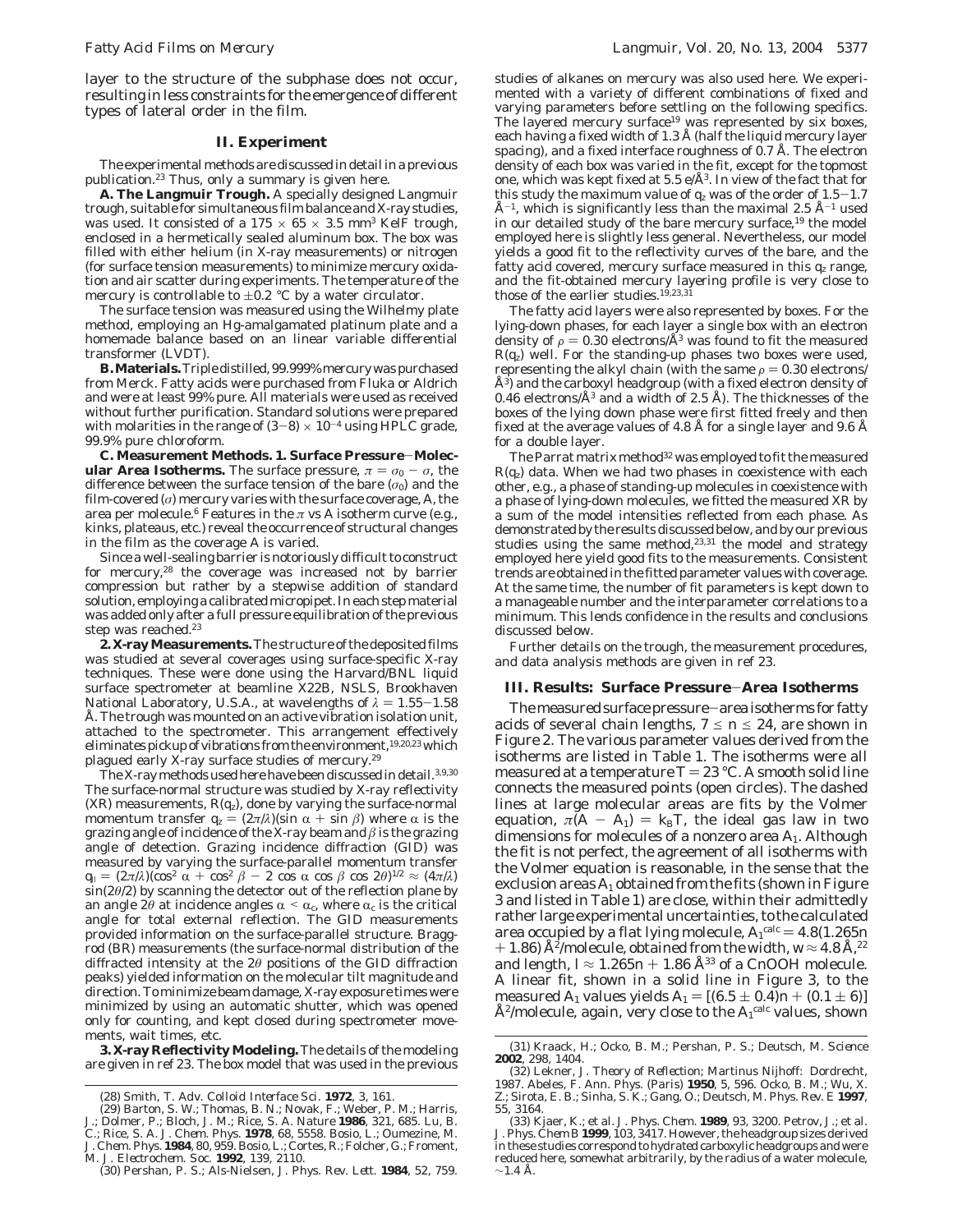

**Figure 2.** Surface pressure (*π*)-area per molecule (*A*) isotherms for fatty acids of different chain lengths  $7 \le n \le 24$ (solid lines + points), shifted for clarity by  $\pi = 5$  mN/m each. The fit to the Volmer equation is shown in dashed lines.

**Table 1. Exclusion Areas for Fatty Acids of Chain Lengths** *n* **As Obtained from Fits of the Measured Isotherms by the Volmer Equation Assuming Monomers,** *A***1, and Dimers,** *A***d/2, and by the van der Waals Equation,**  $A$ **v**dW<sup>*a*</sup>

|    |                | <b>Å2/molecule</b> |               |            |       |         | mN/m    |                    |  |
|----|----------------|--------------------|---------------|------------|-------|---------|---------|--------------------|--|
| n  | A <sub>1</sub> | $A_{vdW}$          | $A_{\rm d/2}$ | $A_1$ calc | $A_2$ | $\pi_1$ | $\pi_2$ | $\pi_{\mathrm{c}}$ |  |
| 7  | 23(5)          | 27                 | 32            | 51.4       |       | 11      |         | 38                 |  |
| 8  | 41(6)          | 46                 | 49            | 57.5       |       | 20      |         | 42                 |  |
| 10 | 68(7)          | 69                 | 74            | 69.6       |       | 26      |         | 37                 |  |
| 12 | 80(7)          | 80                 | 86            | 81.8       |       | 33      |         | 52                 |  |
| 14 | 83(7)          | 85                 | 91            | 93.9       | 45(5) | 39      | 46      | 49                 |  |
| 18 | 115(8)         | 118                | 124           | 118.2      | 62(5) | 41      | 47      | 50                 |  |
| 20 | 130(10)        | 132                | 141           | 130.4      | 71(6) | 39      | 45      | 49                 |  |
| 24 | 157(10)        | 157                | 162           | 154.7      | 76(7) | 38      | 46      | 53                 |  |

*<sup>a</sup>* The experimental uncertainty is given in parentheses. The area occupied by a flat-lying molecule as calculated from its geometrical dimensions,  $A_1^{\text{calc}}$ , and the area at the beginning of the second plateau *A*<sup>2</sup> (as observed in the isotherm) are also listed. The surface pressures,  $\pi_1$  and  $\pi_2$  at  $A_1$  and  $A_2$ , respectively, and the collapse pressure,  $\pi_\mathrm{c}$  are also given.

as a dash line in Figure 3. A similar agreement of the Volmer equation with the measured isotherms, and of *A*<sup>1</sup> with  $A_1^{\rm calc,}$  was also observed for alkanes on mercury $^{34}$ and for C18OOH on mercury.<sup>22</sup> There, as here, this agreement is interpreted as indicating that the Langmuir film in the low coverage regime consists of a "gas" of flatlying molecules. This conclusion is supported by the X-ray results to be described below. While it is possible, and even plausible, that in the low coverage region,  $A \gg A_1$ , the "gas" phase actually consists of at least two *A*dependent phases, quasi-2D gas and liquid, rather than a single "gas" phase, our surface pressure and X-ray measurements did not reveal any features that could be associated with transitions between such phases. Further measurements, in particular high-resolution isotherm measurements, are required to elucidate the structure of the Langmuir film in this regime.

Fits to the two-dimensional van der Waals equation<sup>35</sup>  $(\pi + a/A^2)(A - A_{\text{vdW}}) = k_B T$ , with the interaction parameter a and the exclusion area  $A_{vdW}$ , were only marginally better and resulted in practically the same exclusion area as for



**Figure 3.** The Volmer-fitted exclusion area,  $A_1$  (open circles), and starting point of the second plateau,  $A_2$  (open circles), with linear fits (lines). The dash line shows the area  $A_1^{\rm calc}$  of a single molecule laying flat on the surface, as calculated from the molecular dimensions. The second plateau is observed for  $n \geq$ 14 only. The decrease in  $A_1$  below the lines for  $n \leq 8$  is discussed in the text.

the simpler Volmer equation. Thus, both Volmer and van der Waals equations yield here an exclusion area  $A_1 \approx$  $A_1^{\text{calc}}$  rather than the  $A_1 \approx 2A_1^{\text{calc}}$  expected for a hard-disk liquid.35 This effect, found also for Langmuir films on water, was addressed in a number of theoretical<sup>36,37</sup> and experimental38 studies. The *a* values obtained from the fit exhibit a large scatter, as neither the van der Waals nor the Volmer equations of state follow closely enough the measured isotherms. The force constant of the longdistance molecular pair interaction should be related, *in principle*, to *a*. However, a reliable extraction of the force constant of any pair potential from the isotherms requires a better-fitting state equation, a more realistic effective pair potential (which will account for the chain-chain, the chain-headgroup, and the headgroup-headrgroup interactions), and the derivation of an expression relating the force constant and the interaction parameter for the specific choices of potential and state equation.

As we show below, the X-ray results reveal that the 2D gas at large *A* consists, at least for the longer molecules, of molecular dimers rather than single molecules. We have therefore carried out also fits assuming dimers rather than monomers as the basic structural units. These fits yielded slightly larger molecular exclusion areas,  $A_{d2}$  =  $[(6.6 \pm 0.3)n + (5 \pm 6)]$  Å<sup>2</sup>/molecule (see Table 1). These larger areas are more consistent with the lengths of the dimers derived from the X-ray measurements discussed below.

For coverages higher than the bend in the isotherm, i.e.,  $A \leq A_1$ , three qualitatively different types of behavior are observed in the isotherms, depending on the molecular length *n*. For  $14 \le n \le 24$ , we find the same behavior which was observed in our study of stearic acid on mercury.<sup>22</sup> As *A* is reduced from  $A_1$ , we first obtain a

<sup>(34)</sup> Kraack, H.; Deutsch, M.; Ocko, B. M.; Pershan, P. S. *Nucl. Instrum. Methods Phys. Res., Sect. B* **2003**, *200*, 363.

<sup>(35)</sup> Israelachvili, J. N. *Intermolecular and Surface Forces*, 2nd ed.; Academic: San Diego, CA, 1992.

<sup>(36)</sup> Israelachvilli, J.*Langmuir* **1994**, *10*, 3774. See also the extensive recent work by Fainerman, V. B.; Volhardt, D. *J. Phys. Chem. B* **2003**, *107*, 3098, and in ref 38, and several references therein. Note that despite the graphic similarity with our isotherms, our *A*<sup>1</sup> *does not* correspond to  $A_c$  in these studies, but rather to  $A_0$  and  $\omega$ , respectively, i.e., the area occupied by a single molecule at the monolayer's most compressed state. (37) Tonks, L. Private communication, cited in Langmuir, I. *J. Am.*

*Chem. Soc.* **1932**, *54*, 2798. (38) Vollhardt, D.; Fainerman, V. *Colloids Surf., A* **2001**, *176*, 117.

Langmuir*,* I. *J. Chem. Phys.* **1933**, *1*, 756. Davies, J. T. *Proc. R. Soc. London, Ser. A* **1951**, *208*, 224. Phillips, J. N.; Rideal, E. *Proc. R. Soc. London, Ser. A* **1955**, *232*, 149.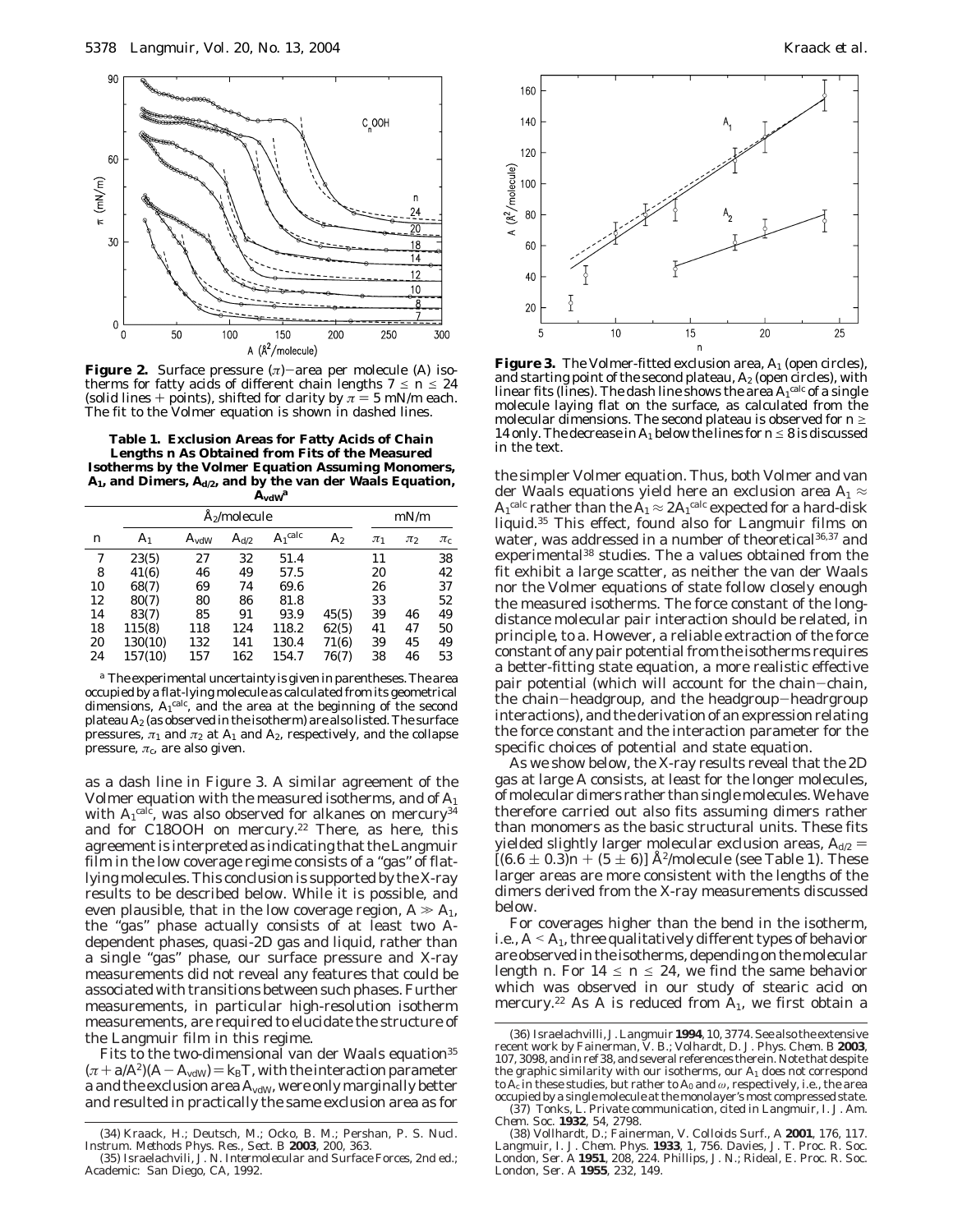plateau (in most cases with a small slope), then a step to a second, higher, plateau. When a molecular area of *A* ∼  $30 \text{ Å}^2$ /molecule is reached, a faster rise in the surface pressure is observed with decreasing *A* until the film collapses at  $A \leq 20$  Å<sup>2</sup>/molecule, when we start observing small crystallites on the otherwise clean mercury surface. The "two step" structure suggests the existence of both a single- and a double-layer phase of flat-lying molecules. As found in the stearic acid study<sup>22</sup> the precollapse rise in the isotherm is due to phases of standing up molecules, rendering the second, higher-*π*, plateau a coexistence region between lying down and standing up phases.

For  $8 \le n \le 12$  no second plateau and a rather sloping first plateau are observed. The bend at *A*<sup>1</sup> becomes less pronounced and practically disappears for C7OOH. The surface pressure at the bend also decreases with decreasing *n*, yielding a shorter existence range for, and perhaps incomplete coverage of the surface by, a single layer of surface-parallel molecules. This phase seems to disappear completely for C7OOH and shorter chain lengths. This suggested trend is supported also by the observed *n*dependence of the fitted exclusion areas. For  $10 \le n \le 24$ the measured  $A_1$  values are well approximated by  $A_1$  =  $[(6.5 \pm 0.4)n + (0 \pm 6)]$  Å<sup>2</sup>/molecule, but for  $n \le 8$  the values fall below the line, indicating that at *A*<sup>1</sup> a molecule occupies a surface area less than that required for a surface-parallel orientation. The exclusion area fitted for C7OOH,  $A_1 \approx 23 \text{ Å}^2/\text{molecule}$ , is, in fact, close to the  $\sim 20$  $A<sup>2</sup>/molecule$  occupied by a standing-up molecule. This suggests that the shorter-chain molecules tend to stand up already in the higher *A* parts of the isotherm and thus show a phase sequence closer to that of Langmuir films of fatty acids on water.

The areas at the beginning of the second plateau also grow linearly with *n*:  $A_2 = [(3.3 \pm 0.4)n + (1 \pm 8)] \text{ Å}^2$ molecule, very close to  $A_1/2$  and  $A_1^{\text{calc}}/2$ . This, and our earlier results for C18OOH on mercury,<sup>22</sup> suggests that the step at *A*<sup>2</sup> occurs on the completion of a double layer of flat-lying molecules. The isotherms show a clear trend of sharper transitions between the regimes, and flatter plateaus, with increasing molecular length*n*. This, in turn, indicates a better ordering of the molecules in the condensed layers for longer molecules. The structural suggestions made in this section, based on the isotherms, are further examined below in the light of the X-ray measurements described in the next section.

### **IV. Results: X-ray Measurements**

X-ray reflectivity and GID measurements were generally done at the high *A* end and the middle of each plateau and close to the low *A* ends of the isotherms, where a strong rise in the surface pressure is observed. We now describe the X-ray results for two fatty acids, C14OOH and C24OOH, showing a different phase behavior and sequence for the standing-up but similar behavior for the lying-down phases. For completion, a very short summary of our previously published results for C18OOH31 will also be given.

We discuss first the surface-normal structure at all coverages, and the in-plane structure of the more familiar monolayer phases of standing-up molecules, at  $A \leq 30$ Å2/molecule. The more novel in-plane structure of the single and double layers of flat-lying molecules observed for  $A \geq 40$  Å<sup>2</sup>/molecule and, in particular, their variation with chain length and temperature will be discussed separately at the end of this section, to point out *n*-dependent trends in these novel phases.

**A. C14OOH. 1. Surface Normal Structure.** Figure 4a shows a set of reflectivities measured (points) at room



**Figure4.** (a) Measured, Fresnel-normalized X-ray reflectivities (points) for C14OOH on mercury and their model fits (lines) for the listed area per molecule, taken at RT. (b) The electron density profiles derived from the fit. The curves marked SL and DL denote the thicknesses of the single and double layer of lying-down molecules and ML the thickness of a monolayer of standing-up molecules. (c) The isotherm, with arrows marking the positions where X-ray data were measured. The XR in (a) show from bottom to top the successive growth of two layers of flat-lying molecules, a coexistence between a standing-up phase and a two-layer lying-down phase, and a phase consisting of standing-up molecules only. The curves in both parts of the figure are shifted for clarity.

#### **Table 2. Nominal Coverage (***A***) According to the Isotherms, Layer Thickness (***d***), Phase, Fractional Coverage of the Topmost Layer in % (Top), and the Roughness of the Fatty Acid**-**Air (***σ***Fat) and the Mercury**-**Fatty Acid (***σ***Hg) Interfaces, As Obtained from Fits to the XR Curves in Figure 4 for a C14OOH Layer at** *<sup>T</sup>* ) **<sup>25</sup>** °**<sup>C</sup>**

| ---                    |          |       |          |                           |                   |  |  |
|------------------------|----------|-------|----------|---------------------------|-------------------|--|--|
| $A$ , $\mathring{A}^2$ | $d, \AA$ | phase | top, $%$ | $\sigma_{\text{Fat}}$ , A | $\sigma_{Hg}$ , A |  |  |
| 88                     | 4.8      | SL    | 100      | 0.9                       | 1.1               |  |  |
| 64                     | 9.6      | DL    | 40       | $1.2\,$                   | $1.3\,$           |  |  |
| 48                     | 9.6      | DL.   | 100      | 1.0                       | $1.2\,$           |  |  |
| 30                     | 18.5     | ML    | 30       | $1.2\,$                   | 1.0               |  |  |
| 20                     | 18.6     | ML    | 100      | 1.5                       | $1.2\,$           |  |  |

temperature (RT) for C14OOH at the areas per molecule listed and shown by arrows in Figure 4c. The curves are normalized to the Fresnel reflectivity,  $R_F(q_z)$ , of an ideally flat and smooth mercury surface. The box model employed yields good fits (lines). The corresponding electron density profiles are shown in Figure 4b, with the mercury/alkane interface at  $z = 0$ , and the Langmuir film at negative  $z$ values. The parameter values obtained from the fit are summarized in Table 2. They allow a clear identification of the various phases, and the corresponding features in the isotherm shown in Figures 2 and 4c. All roughness values of the mercury-fatty acid and the fatty acid-air interfaces were in the range 0.9-1.5 Å, close to those of a pure mercury surface.19 As listed in the table, and shown by arrows in Figure 4c, with increasing coverage, SL and DL phases of lying-down molecules and a monolayer (ML) phase of standing-up molecules are found, with a coexistence region between the standing-up and lying-down molecules. The standing-up ML phase is found to be 18.6 Å thick. This is slightly less than, but close to the extended length of a C14OOH molecule, 19.6 Å, indicating a phase of almost untilted standing-up molecules.

**2. Surface Parallel Structure.**To study the molecular tilt and the in-plane structure of C14OOH, we have carried out GID and BR measurements. These measurements were done at several temperatures to elucidate the temperature dependence of the structure. The GID scans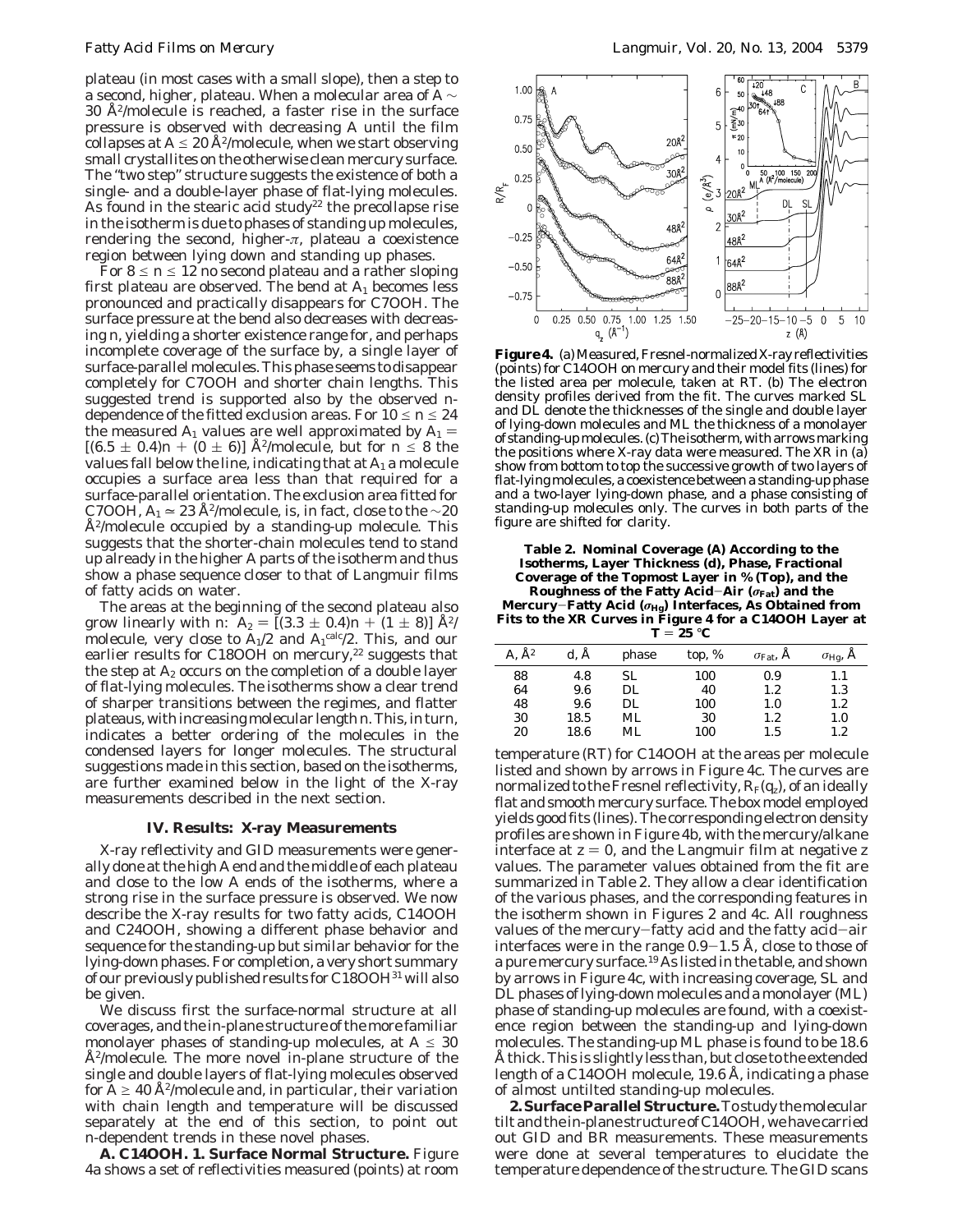

**Figure 5.** GID scans for the standing-up phase of C14OOH. (a) GID scans at  $A = 20$  Å<sup>2</sup>/molecule for the listed temperatures and for  $A = 30$  Å<sup>2</sup>/molecule for  $T = 27.0$  °C. The single peak<br>found indicates an hexagonal in-plane structure. (b) The temperature dependence of the GID peak's position. (c) BR for  $A = 20$  Å<sup>2</sup>/molecule at  $T = 27.0$  °C showing a monolayer of untilted molecules. There were no measurable differences in the BR for the different temperatures.

are shown in Figure 5 for the same coverage of 20  $A<sup>2</sup>/$ molecule, except for the bottom curve that was taken at  $T = 27.0$  °C and a coverage of 30 Å<sup>2</sup>/molecule.

For all measured temperatures *T* and coverages  $A \le 30$ Å2/molecule, i.e., for the standing-up phases, a single GID peak was observed, indicating an undistorted hexagonal unit cell. While the width of the GID peaks does not change significantly with temperature, the peak positions clearly change linearly with *T*, as shown in Figure 5b. Assuming the peak shift to result only from thermal expansion, the expansion coefficient obtained from a linear fit to the peak positions at Figure 5b is  $\left(\frac{dd}{d} \right)$ / $d \approx (6.5 \pm 0.6) \times 10^{-4}$  $K^{-1}$ . This is very close to the linear expansion coefficients of bulk hexagonal rotator phase  $R_{II}$  of alkanes,  $6.5 \times 10^{-4}$ K-1, <sup>39</sup> and of the solid surface-frozen monolayer in alkane melts,  $9 \times 10^{-4}$  K<sup>-1</sup>.<sup>40</sup> The BR shown in Figure 5c does not change with temperature. The fact that its peak is at *qz*  $= 0$  indicates that the molecules are untilted, to within  $\theta \leq 3^{\circ}$ , from the surface normal. This structure is the same as that observed for a Langmuir film of C14OOH on water at similar temperatures and at the highest coverage. No tilted phases were observed for C14OOH on mercury for any other coverage *A*, as was found also for C14OOH on water.<sup>41</sup> The GID peaks at coverages of 20 and 30 Å<sup>2</sup>/molecule were both measured at  $T = 27.0$  °C. The peak positions,  $q_{\parallel} = 1.502 \text{ Å}^{-1}$  and  $q_{\parallel} = 1.486 \text{ Å}^{-1}$ , respectively, indicates a larger unit cell with  $A = 20.6$ Å2/molecule for 30 Å2/molecule, as compared with the *A*  $= 20.2$  Å<sup>2</sup>/molecule for 20 Å<sup>2</sup>/molecule. The peaks' full width at half-maximum for the lower coverage is significantly larger than that of the high coverage:  $\Delta q_{\parallel} = 0.036$ Å<sup>-1</sup> at *A* = 30 Å<sup>2</sup>/molecule, as compared to  $\Delta q_{\parallel}$  = 0.016 Å<sup>-1</sup> at  $A = 20$  Å<sup>2</sup>/molecule. This, in turn, yields a shorter crystalline coherence length of  $L = 0.9\pi/\Delta q_{\parallel} \approx 160$  Å at the lower coverage, as compared to  $L \approx 350$  Å for the high coverage. This reduction in coherence length may result from the coexistence of two phases on the surface at this coverage: regions of hexagonally packed, standing-up



**Figure 6.** Same as Figure 4, but for C24OOH. Note the formation of a single and double layer of flat-lying molecules. The tilted and untilted standing-up phases observed at 21 and 27 Å2/molecule are discussed in the text.

molecules, enclosed within a double layer of lying-down molecules. At the highest coverage, all results (the hexagonal symmetry, the linear expansion coefficient and the coherence lengths) strongly support the conclusion that the standing-up phase is an hexatic-like LS rotator phase, similar to that of Langmuir films on water.3

For the lying-down phases no in-plane GID peaks were detected at room temperature, indicating that no longrange in-plane order exists.

**B. C18OOH.** The results for the standing-up phases of  $C18OOH$  have been already published<sup>31</sup> and will be summarized here only briefly. Similar to C14OOH, for the standing-up monolayer phase of C18OOH, we observe an LS phase<sup>3</sup> at the highest coverage with lattice constants and coherence lengths similar to those of C14OOH. However, unlike C14OOH, tilted phases were found in this regime for C18OOH. We find an Overbeck-Möbius phase  $(Ov)^3$  which has a next-nearest-neighbor tilt of the molecules in the standing-up phase, with a distorted hexagonal packing in the mercury plane and an undistorted hexagonal packing in the plane perpendicular to the molecules' long axis. As is typical for these phases, increasing the coverage causes a continuous decrease in the tilt angle and a continuous shift of the Ov phase into an untilted LS phase. For low coverages, lying-down phases, GID measurements at room temperature reveal here a one-dimensional in-plane order, quite unlike the in-plane-disordered lying-down phase of C14OOH. These results are further discussed at the end of this section.

**C. C24OOH. 1. Surface-Normal Structure.** The XR measurements carried out for C24OOH at several different coverages are shown in Figure 6. The fit parameters are summarized in Table 3. The same fitting procedures were used as for C14OOH.

Beginning with the 161, 116, and 76  $A<sup>2</sup>/molecule curves$ , we observe the formation of a full single layer, coexistence of a single layer and a double layer, and a 100% complete double layer, respectively. The two scans at high coverage, 27 and 21 Å<sup>2</sup>/molecule, were taken for the same sample for each pair. However, the upper curve of each pair was taken 1 h later than the lower curve of the pair. For 27 Å2/molecule the fits of both scans result in 60% of the area being covered by a monolayer of standing-up molecules and 40% being covered by a double layer of lying down molecules. Despite the same relative coverage, a comparison of the XR curves reveals a clearly visible decrease in the oscillation period. As shown in Table 3, this

<sup>(39)</sup> Sirota, E. B.; Singer, D. M.; King, H. E., Jr. *J. Chem. Phys.* **1994**, *100*, 1542.

<sup>(40)</sup> Ocko, B. M.; Sirota, E. B.; Deutsch, M.; DiMasi, E.; Coburn, S.; Strzalka, J.; Zheng, S.; Tronin, A.; Gog, T.; Venkataraman, C. *Phys. Rev. E* **2001**, *63*, 032602. (41) Fradin, C.; et al. *Eur. Phys. J. B* **1998**, *1*, 57.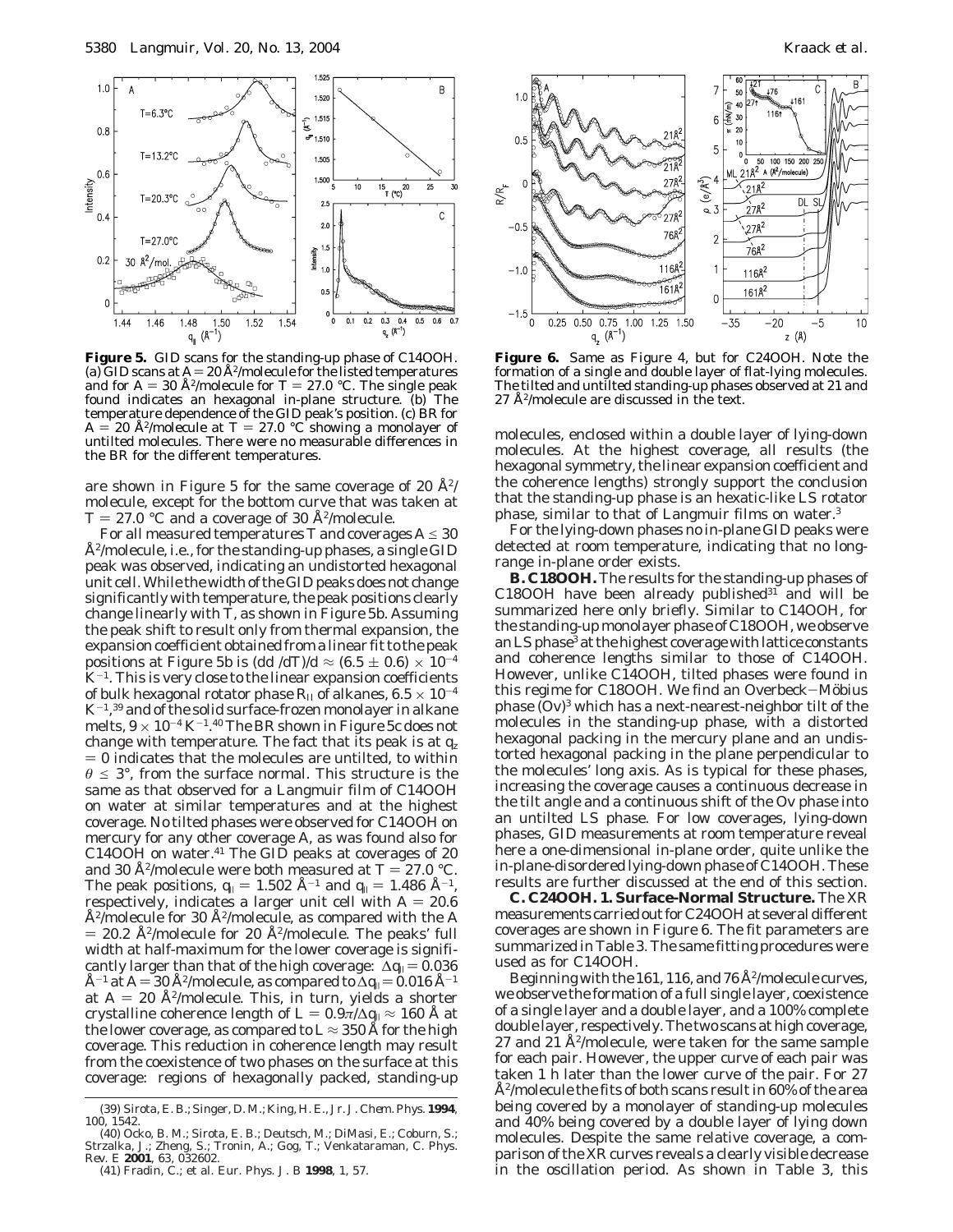

**Figure 7.** Equal intensity contour plots of the time-dependent GID measurements for C24OOH at a coverage of  $A = 27$   $\rm \AA^2$ / molecule. The scans from (a) to (d) were taken 15, 50, 60, and 90 min after film deposition.

**Table 3. Nominal Coverage (***A***) According to the Isotherms, Layer Thickness (***d***), Phase, Fractional Coverage of the Topmost Layer in % (Top), and the Roughness of the Fatty Acid**-**Air (***σ***Fat) and the Mercury**-**Fatty Acid (***σ***Hg) Interfaces, As Obtained from Fits to the XR Curves in Figure 6 for a C24OOH Layer at**  $T = 25 °C$ 

| $\rm A^2$ | d. A | phase | top, $%$ | $\sigma_{\text{Fat}}$ , A | $\sigma_{\text{Hg}}$ , A |
|-----------|------|-------|----------|---------------------------|--------------------------|
| 161       | 4.8  | SL.   | 100      | 1.3                       | $1.2\,$                  |
| 116       | 9.6  | DL.   | 40       | 1.2                       | $1.2\,$                  |
| 76        | 9.6  | DL    | 100      | 1.5                       | $1.2\,$                  |
| 27        | 28.5 | ML    | 60       | 1.1                       | 1.0                      |
| 27        | 32.3 | ML    | 60       | 1.1                       | $1.6\,$                  |
| 21        | 28.7 | ML    | 100      | 1.4                       | $1.1\,$                  |
| 21        | 32.2 | ML    | 100      | 1.4                       | $1.5\,$                  |

corresponds to an increase in the thickness of the standingup part of the monolayer from 28.5 Å for the first scan to 32.3 Å for the later scan. The second of these values equals the extended length of a C24OOH molecule,  $l \approx 32.2$  Å. The same behavior occurs for the higher coverage. However, in this case both curves yield a 100% coverage by a monolayer of standing-up molecule, without a trace of a contribution from a lying-down phase. This suggests that upon increasing the coverage above that of a complete double layer of lying-down molecules, some of the molecules start forming a standing-up tilted phase with a tilt of  $\theta \approx \arccos(28.7/32.2) = 27^{\circ}$  from the surface normal. For rigid chains this corresponds to a shift, due to tilt, of two carbons along the chain in adjacent molecules, as expected from the requirement of space filling in closely packed chains, and as indeed found in SAMs of al- $\frac{1}{2}$  kanethiols on gold substrates.<sup>24</sup> The change with time indicates that this phase is metastable and transforms with time to an untilted monolayer phase.

**2. Surface-Parallel Structure.** To determine the inplane structure of the tilted and untilted standing-up monolayer phases, we carried out GID measurements at different coverages and temperatures. To follow possible changes with time of the in-plane structure that might accompany the variations found in the XR results, we also carried out time-dependent GID scans at a few coverages. A typical time sequence is shown in Figure 7. We show here equal-intensity contour plots of the GID peaks for a coverage of 27  $\AA^2$ /molecule. The scans were taken 15, 50, 60, and 90 min after film deposition. We observe at least three different phases and often also a



**Figure 8.** (a) GID scan and (b, c) BR of the contour plots shown in Figure 7b. The fits yield a body-centered rectangular unit cell with molecules tilted by  $\theta = 27^{\circ}$  in a direction rotated azimuthally by  $\phi = 5^{\circ}$  from the next-nearest-neighbor direction.

coexistence of some of the phases. The sequence of metastable phases terminates after slightly over 1 h in a crystalline CS phase<sup>3</sup> with a body-centered rectangular unit cell and a herringbone packing of the molecules.

We focus first on the transient phases and return below to discuss in detail the stable CS phase and it's temperature dependence. Figure 7a shows two peaks at  $q_{11} =$ 1.316 Å<sup>-1</sup>,  $q_{z1} = 0.45$  Å<sup>-1</sup> and at  $q_{12} = 1.512$  Å<sup>-1</sup>,  $q_{z2} = 0.38$  $A^{-1}$ . These two peaks often appear together immediately after deposition of new material on the mercury surface. Attempts to associate them with a single phase results in an unphysical unit cell. Moreover, since they disappear rather quickly (a few minutes after deposition), it is not clear whether they are the only first-order peaks of this particular phase or whether other peaks may exist somewhere else in *q*-space. This pattern is replaced within a few minutes by the pattern shown in Figure 7b. Here we find two GID peaks as well, which, contrary to those in Figure 7a, exist for up to a few tens of minutes and can be measured therefore with better reproducibility and accuracy. Their peak positions are  $q_{11} = 1.300 \text{ Å}^{-1}$ ,  $q_{z1} =$ 0.66 Å<sup>-1</sup> and at  $q_{12} = 1.447$  Å<sup>-1</sup>,  $q_{22} = 0.38$  Å<sup>-1</sup>. They can be assigned to the (02) and (11) diffraction peaks of a body-centered rectangular cell with dimensions  $a = 9.66$ Å and  $b=4.86$  Å and two molecules per unit cell. A detailed fit to the corresponding GID pattern and Bragg rods, shown in Figure 8, yields a tilt angle of  $\theta = 27^\circ$  in a direction rotated azimuthally by  $\phi = 5^{\circ}$  from the next nearest neighbor direction. This yields a unit cell in the plane perpendicular to the molecular long axis, with the lattice parameters  $a = 4.86$  Å,  $b = 8.62$  Å and with a molecular area of  $A = ab/2 = 20.9$  Å<sup>2</sup>/molecule. The ratio of  $b/a =$ 1.77 is close to  $3^{1/2} = 1.73$ , which indicates a hexagonal hexatic-like rotator phase. This phase is very similar to the Ov phase observed for stearic acid (C18OOH) on mercury at high coverages (see ref 22 and summary above) except that for lignoceric acid (C24OOH) the peak positions and tilt angles do not change with coverage. Another difference is the significantly sharper GID peaks, which are close to the resolution limit,  $\Delta q_{\text{lres}} = 0.0056 \text{ Å}^{-1}$ . The full width at half-maximum (fwhm) of the peaks, ∆*q*<sup>|</sup> ≈  $0.009 \text{ Å}^{-1}$ , indicates a large crystalline coherence length, of the order of 800 Å. This can be rationalized by the stronger chain-chain interaction of longer chains, which drives the system toward a closer packing and longerrange order in the crystalline layer.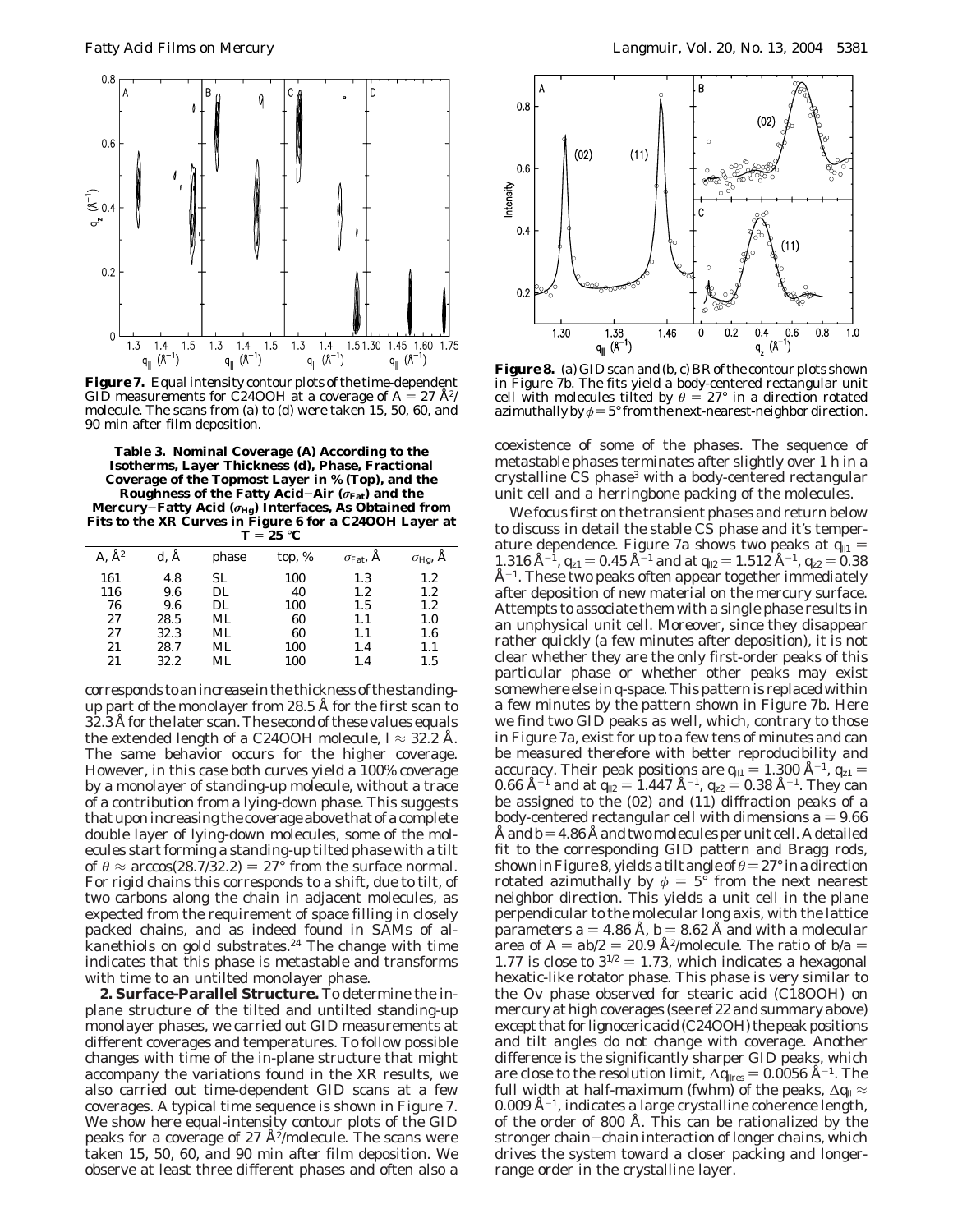

**Figure 9.** GID patterns for the CS crystalline phase of the standing-up monolayer of C24OOH at a nominal coverage of  $A = 21$  Å<sup>2</sup>/molecule, at the indicated temperatures.

The tilted Ov-like phase, discussed in the last paragraph, converts within about 1 h into a crystalline CS phase, the GID pattern of which is shown in Figure 7d. Similar slow relaxation, going through a complicated phase sequence, was also found for Langmuir films of tetracosanoic acid on water.42 During the conversion, a coexistence of the two phases is observed, with the GID patterns showing the peaks of both phases (Figure 7c).<sup>43</sup> The CS phase is crystalline with a herringbone ordering.<sup>3</sup> At room temperature, its two lowest peaks are observed at  $q_z = 0$  Å<sup>-1</sup> and  $q_{\parallel}(11) \approx 1.512$  Å<sup>-1</sup> and  $q_{\parallel}(02) \approx 1.688$  $A^{-1}$ . This corresponds to two untilted molecules in a bodycentered rectangular unit cell of dimensions  $5.02 \times 7.44$  $A<sup>2</sup>$ . The resultant molecular area, 18.6  $A<sup>2</sup>/molecule$ , equals the closest packing of crystalline alkyl chains of, e.g., Langmuir films on water,<sup>3</sup> the untilted phase of the  $\beta$ modification of bulk crystalline fatty acids<sup>45</sup> and alkanes, <sup>45</sup> and surface-frozen monolayers on alkane melts.<sup>44</sup>

The temperature dependence of the herringbone CS phase is shown in Figure 9 at 10, 19, and 25 °C. The peaks move from  $q_{\parallel}(11) = 1.512 \text{ Å}^{-1}$  and  $q_{\parallel}(02) = 1.688 \text{ Å}^{-1}$  at  $T = 25 \text{ °C}$  to  $q_{\parallel}(11) = 1.516 \text{ Å}^{-1}$  and  $q_{\parallel}(02) = 1.712 \text{ Å}^{-1}$  at  $T = 25$  °C to  $q_{\parallel}(11) = 1.516$  Å<sup>-1</sup> and  $q_{\parallel}(02) = 1.712$  Å<sup>-1</sup> at  $T = 10$  °C. The corresponding unit cell vectors change  $T = 10$  °C. The corresponding unit cell vectors change from  $a = 5.01$  to 5.02 Å and from  $b = 7.44$  to 7.34 Å upon decreasing the temperature. Thus, the thermal expansion of this phase is highly unisotropic. While the length of the unit cell hardly changes with *T* in the *a* direction, in the *b* direction the linear expansion coefficient is  $(d/dT)/b \approx$  $9 \times 10^{-4}$  K<sup>-1</sup>. This is ~40% higher than the isotropic expansion coefficient of  $~\sim 6.5 \times 10^{-4}$  K<sup>-1</sup> of the LS phase of C14OOH, discussed above.

The packing of the molecules in the unit cell is very dense, and the area per molecule shrinks from 18.6 to 18.4 Å2/molecule over this temperature range. The peak width for the herringbone packing is always resolution



**Figure 10.** GID curves measured for the lying-down phases of  $\text{C}14\text{OOH}$  at  $T = 5 \text{ }^{\circ}\text{C}$  and C18OOH and C24OOH at  $T = 26$ °C; the inset shows a BR for a double layer of lying-down molecules. The BRs of all GID peaks were found to be identical.

limited, indicating a crystalline coherence length of more than 1000 Å, at all temperatures. It is interesting to note that upon prolonged exposure to the beam, the peak width is observed to increase, and the peak moves to lower  $q_{\parallel}$ values. These symptoms, well-known from conventional crystallography, indicate the proliferation of X-ray induced defects in the (two- and three-dimensional) crystalline structure.

In conclusion, for C24OOH, although an Ov-like phase of tilted molecules (∼27°) is observed on short time scales following film deposition, the final, equilibrium phase at room temperature and below is always a crystalline CS phase with a high density of 18.5  $A^2$ /molecule. This is in contrast with C18OOH, where an equilibrium Ov phase was observed, and with C14OOH, where a hexagonal untilted rotator phase is the equilibrium phase at the highest coverages.

**D. The Structure of the Lying-Down Phases.** We now discuss our GID and BR measurements of the lyingdown phases of fatty acids on mercury. Figure 10 shows the GID patterns measured at low  $q_1$  values for the fatty acids indicated. The patterns were recorded each for a coverage corresponding to two layers of lying-down molecules. Scans for a coverage of a single layer of lyingdown molecules yield the same patterns, but beam damage by the intense synchrotron radiation becomes a more serious problem and prevents employing the long measuring times required for achieving good statistics. No variation is observed in the patterns upon varying the coverage within the lying-down phase. In view of the fact that in-plane GID peaks appear for C14OOH only below  $T = 18^\circ$ , the GID pattern shown was recorded at  $T = 5$ °C. The GID peaks of C18OOH and C24OOH were observed for all temperatures measured,  $5 \text{ }^{\circ}C \leq T \leq 30$ °C. All peaks are resolution limited, suggesting a crystalline coherence length in excess of 1000 Å. All scans show four diffraction peaks at positions which are multiples of the lowest-*q*<sub>|</sub> peak position in each curve. These are  $q_{\parallel} = 0.1477 \text{ \AA}^{-1}$   $q_{\perp} = 0.1201 \text{ \AA}^{-1}$  and  $q_{\perp} = 0.0932 \text{ \AA}^{-1}$  $0.1477$  Å<sup>-1</sup>,  $q_{\parallel} = 0.1201$  Å<sup>-1</sup>, and  $q_{\parallel} = 0.0932$  Å<sup>-1</sup>, corresponding to repeat distances of  $d = 42.5$  Å  $d = 52.3$ corresponding to repeat distances of  $d = 42.5$  Å,  $d = 52.3$ Å, and *<sup>d</sup>* ) 67.4 Å, for C14OOH, C18OOH, and C24OOH, respectively.

The respective calculated fully extended molecular lengths are 19.6, 24.6, and 32.2 Å for C14OOH, C18OOH, and C24OOH, rendering the repeat distances longer by 3.0-3.3 Å than twice the molecular length. This, in turn,

<sup>(42)</sup> Schwartz, D. K.; Schlossman, M. L.; Pershan, P. S. *J. Chem. Phys.* **1992**, *96*, 2356.

<sup>(43)</sup> On a few occasions the tilted phase peaks disappeared without the peaks of the untilted phase showing up. This may result from the formation of a disordered, or highly defective, phase. However, it may also result from a formation of an ordered phase consisting of a few large single-crystalline domains, rather than a two-dimensional powder comprising many small domains. In this case it is possible that peaks are not observed because none of the few existing domains happens to be oriented correctly for Bragg-diffracting the incident radiation into the detector.

<sup>(44)</sup> Ocko, B. M.; et al. *Phys. Rev. E* **1995**, *63*, 32602.

<sup>(45)</sup> Small, D. M. *The Physical Chemistry of Lipids*; Plenum: New York, 1986.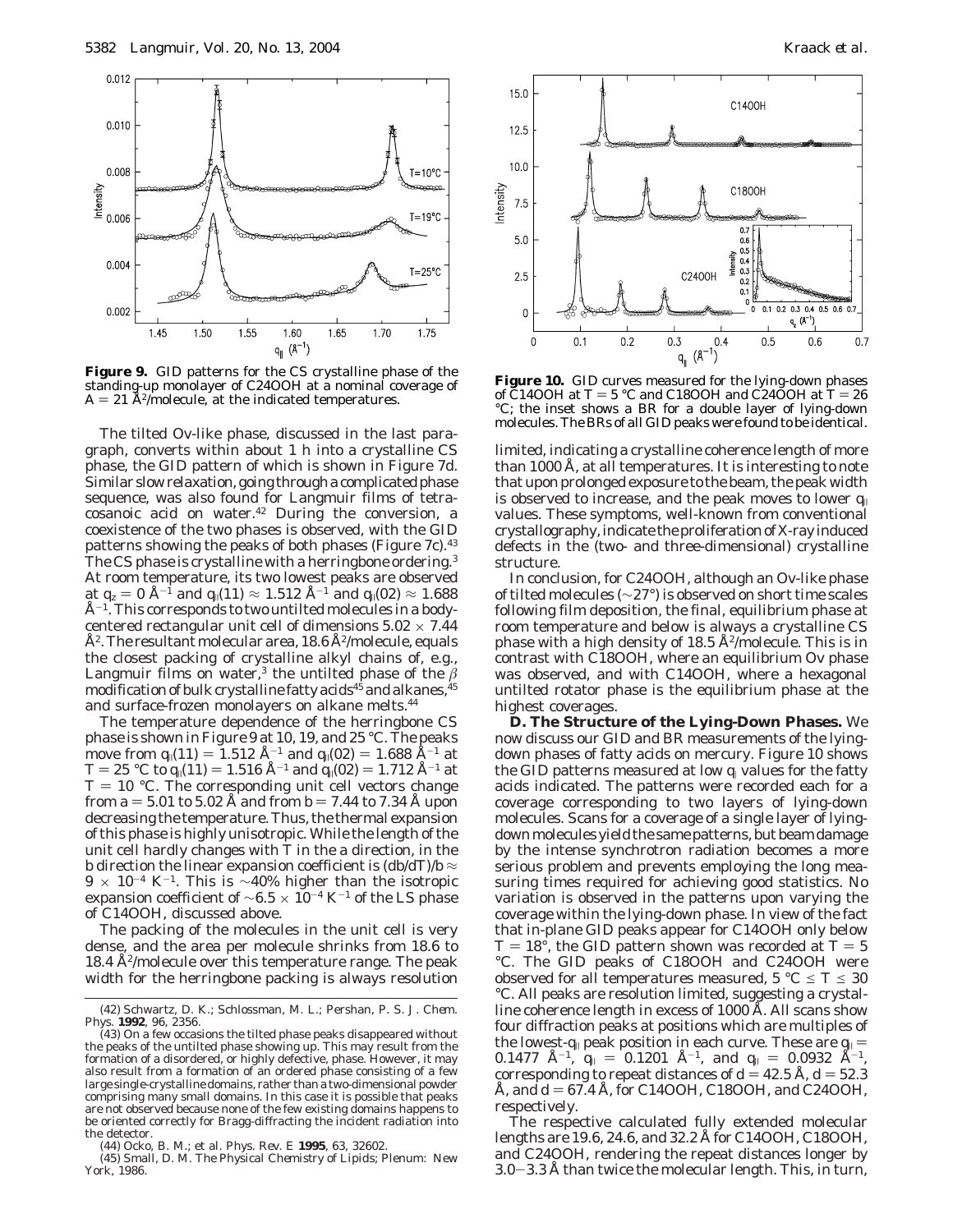

**Figure 11.** GID peak (a) of the lying-down double-layer phase of C18OOH. The BR (b) is consistent with a double layer, with the top layer's molecules residing in the hollows between the molecules of the bottom layer.

strongly suggests that the order is formed by molecular dimers rather than individual molecules. The two carboxylic headgroups reside, most likely, at the center of the dimer, and their interaction stabilizes the dimer. Since the excess  $\sim$ 3 Å length renders the distance between the carboxylic groups most probably too large for hydrogen bonding, it is likely that at least one Hg atom participates in the bonding at the center of the dimer. This suggestion is supported, albeit circumstantially, by the 2.8–3.0 Å diameter of the mercury atom (or ion)<sup>47</sup> and by the ∼3.2 Å interatomic distance at the free surface of mercury, taken from the liquid peak position in our previous reflectivity and GID measurements on bare mercury.19,23 It is also supported by the exceptionally strong GID peaks which suggest that the ordered phase comprises scatterers of high electron density.

All chain lengths studied exhibit the low-*q*<sup>|</sup> peaks indicating ordering in the direction of the molecular axis. The peaks show similar characteristics for all chain lengths: position commensurate with twice the molecular length, sharp peaks with resolution-limited widths, several diffraction orders, etc. By contrast, the very existence of GID peaks at  $q_{\parallel} \approx 1.3 \text{ Å}^{-1}$ , which corresponds to order in the direction perpendicular to the molecular axis, is very different for different chain lengths. The *q*|-range studied was  $1.15 \le q_{\parallel} \le 1.35 \text{ Å}^{-1}$ . This corresponds to repeat distances  $4.65 \text{ Å} \leq l \leq 5.46 \text{ Å}$ , which can be expected from close, or even loose, packing of molecules of widths  $\sim$ 4.8 Å, as discussed above. For C14OOH no GID peaks could be observed in this range for all temperatures studied, 5  $^{\circ}$ C  $\leq$  *T*  $\leq$  27  $^{\circ}$ C. For C18OOH, while no GID peaks were found in this  $q_{\parallel}$ -range at room temperature, below  $T = 20$ °C a single GID peak, shown in Figure 11a, was observed at  $q_{\parallel} = 1.302 \text{ Å}^{-1}$ . This corresponds to a repeat distance of  $\hat{l} = 4.83$  Å, which is typical of interchain distances of alkyl chains in several close-packed two- and threedimensional systems. The intensity of this peak is, however, rather low and the points of the corresponding BR, shown in Figure 11b in open circles, are even more so. Unfortunately, beam damage does not allow collecting data with better statistics. Thus, the quality of the available BR is insufficient for a detailed modeling with a reasonable level of confidence. Nevertheless, the data



**Figure 12.** GID (a) and BR (b) patterns measured (points) and model-fitted (lines) for the lying-down phases of C24OOH at room temperature. The GID and BR peaks correspond to a single- (SL) and a double-layer (DL) of lying-down molecules.

are reasonably consistent with a model, shown by the solid line in Figure 11b, of a double layer of flat-lying cylindrical molecules, where the molecules in the second layer lie in the hollows of the molecules in the first layer. Connecting the centers of the cross sections of two adjacent cylinders, one in the first layer and the other in the second layer, yields a line tilted by 30° from the surface normal. Thus, the BR should resemble that of a tilted molecular phase, as indeed it does, see, e.g., part b or c of Figure 8, making allowances for the much narrower BR peak there. The BR's peak here is at  $q_z \approx 0.7$  Å<sup>-1</sup>, yielding a tilt of  $\phi$  $=$  arctan(0.7/1.302)  $=$  28°, which agrees well with the expected value. It is interesting to note that despite the low intensity of the GID peak, its width has the same resolution-limited value as that of the longitudinal GID peaks, indicating an ordering coherence length in excess of 1000 Å.

In contrast with the shorter chain length fatty acids, C14OOH and C18OOH, for the lying-down phases of C24OOH at room temperature, we could readily observe two diffraction peaks, shown in Figure 12, at  $q_{\parallel} = 1.262$  $\rm \AA^{-1}$  and 1.312  $\rm \AA^{-1}$ . The corresponding repeat distances are 4.98 and 4.79 Å and hence belong to ordering perpendicular to the molecular axis, as discussed above. As can be seen in Figure 12b for the  $q_{\parallel} = 1.262 \text{ Å}^{-1}$  GID peak, the BR peaks at  $q_{\parallel} = 0$  Å<sup>-1</sup> and a fit (line) yields a width corresponding to  $d \approx 5$  Å, i.e., that of a single lyingdown layer. For the  $q_{\parallel} = 1.312 \text{ Å}^{-1}$  GID peak the BR peaks at  $q_z \approx 0.66$  Å<sup>-1</sup> and can be fitted (line) by a ∼27°-tilted layer of 10 Å thickness, which corresponds to a double layer of lying-down molecules, where the molecules of the second layer reside in the hollows of the first layer. The rather large, ∼0.2 Å, shrinking of the repeat distance from the single to the double layer is a manifestation of the much stronger van der Waals intermolecular interaction within the layers, due to the existence of a second layer, which causes a tighter packing.

We now compare the molecular areas of the lying-down molecules obtained from the X-ray measurements and from fits to the exclusion areas of the isotherms. Assuming a molecular width of 4.8 Å, obtained from the GID and also the XR measurements on the lying-down phases, the unit cell lengths obtained from the GID measurements yield molecular areas of 102, 126, and 162  $A<sup>2</sup>/molecule$  for C14OOH, C18OOH, and C24OOH, respectively. From the relation  $A_{d2} = (6.6n + 5)$  Å<sup>2</sup> obtained above for the exclusion area from isotherm fits assuming dimers, we

<sup>(46)</sup> Kraack, H.; Ocko, B. M.; Pershan, P. S.; Sloutskin, E.; Tamam, L.; Deutsch, M. *Langmuir* **2004**, *20*, 5386.

<sup>(47)</sup> Emsley, J. *The Elements*, 3rd ed.; Clarendon: Oxford 1998.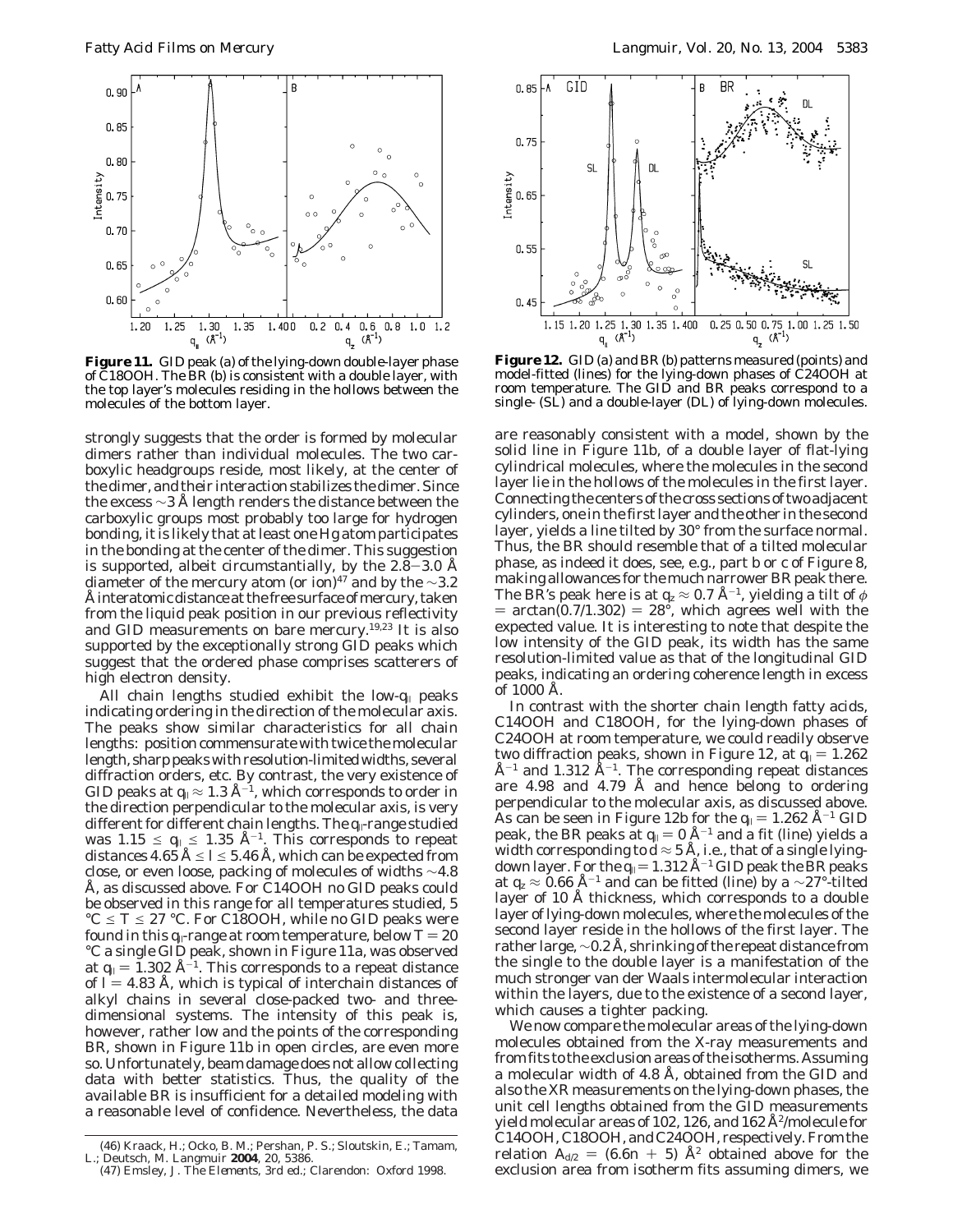

**Figure 13.** Surface pressure (*π*)-chain length (*n*) phase diagram for fatty acid films on mercury. For discussion, see text.

obtain 97, 124, and 163  $\AA^2$ /molecule for C14OOH, C18OOH, and C24OOH, respectively. The two sets of numbers are obviously in very good agreement.

To summarize the structure of the lying-down phases, the basic building block of the structure in these phases consists of extended molecular dimers, bound at their center by the two carboxylic headgroups and perhaps incorporating at least one mercury atom. At room temperature, C14OOH shows no in-plane order at all. C18OOH shows a one-dimensional ordering along the dimer's long axis, but no order in the direction perpendicular to the dimer's long axis. This can be regarded as a one-dimensional, smectic-like order in a quasi-twodimensional layer. C24OOH exhibits a two-dimensional crystalline structure, with order both along, and perpendicular to, the dimers' long axis. In C14OOH a 1D order along the dimer's axis can be induced by lowering the temperature to  $T = 18$  °C. The 1D order in C18OOH is converted to a 2D order, like that of C24OOH at room temperature, by lowering the temperature below  $T = 20$ °C. The dimers in the top layer of the double-layer phase are found in all cases to reside in the hollows of the dimers of the first layer.

**E. The Phase Diagram.** From the combined surface tensiometry and X-ray measurements, we can construct a preliminary phase diagram. Note, however, that although isotherms were measured for a broad range of lengths*n*, the X-ray data were measured only for C14OOH, C18OOH, and C24OOH.

The room-temperature projection of the three-dimensional  $(A, n, \pi)$  phase diagram on the  $(n, \pi)$  plane is shown in Figure 13. When looking at this plot, one must bear in mind that as *A* is decreased from a large value of a few hundred Å2, *π* increases monotonically, but certainly *not linearly*: there are *A* ranges where  $\pi$  increases hyperbolically, where it stays constant, and where it increases with a large and varying slope. Film collapse, at  $A \le 20$  mN/m, marks the transition from a quasi-2D monolayer to 3D crystallites. This is marked in a bold solid line in the figure.

For C7OOH and shorter chain lengths, as the molecular area *A* is reduced the surface pressure *π* starts increasing from near-zero only when the *A* values become very close to that of standing-up molecules, a few tens of mN/m. Thus, for  $n \le 7$ , no lying-down phases seem to exist, and the only phase is a monolayer of standing-up molecules. For  $8 \le n \le 12$  a single layer of lying down molecules, SL,

followed by a monolayer of standing up molecules, ML, are most likely formed upon decreasing *A*. Conclusive X-ray measurements in these ranges are difficult to carry out due to the relatively small aspect ratio of the molecules, which make it difficult to distinguish standing-up from lying-down phases. Moreover, hints from corresponding films on water are not available because of the larger solubility of these short chain fatty acids in water. Also, the 3-fold higher surface roughness of water, as compared to mercury, severely restricts the measurable  $q_z$  range and, hence, the correspond resolution.

For  $n=14$  the X-ray and isotherm data show disordered, liquidlike SL and DL phases of lying-down molecules followed, at higher  $\pi$  values, by a standing-up LS rotator phase. For  $n = 18$  the DL phase shows a smectic-like onedimensional in-plane order of dimers. At about the same *n*-range the standing-up monolayer starts showing an additional hexatic phase: untilted LS and tilted Ov. Somewhere between  $n = 18$  and  $n = 24$  both the lyingdown and standing-up phases become more ordered. The lying-down phases show a two-dimensional crystalline order of dimers, and the standing-up phases show a fully crystalline herringbone CS structure, although a transient Ov structure is often also observed for short periods following the deposition. In general, therefore, the order grows with increasing chain length and decreasing temperature. For example, at room temperature the DL phase of C14OOH is not ordered, C18OOH is smectic like and C24OOH is crystalline. This trend is in line with the behavior of fatty acid Langmuir films on water, where an increase in the chain length was found to be equivalent to a decrease in temperature. Once this effect, properly quantified, was taken into account, the  $(n, \pi)$  phase diagrams of all fatty acids on water, regardless of their chain length, collapsed onto one "universal" phase diagram.3,13 Quantitative establishment of, or ruling out, a similar behavior for films of fatty acids on mercury will have to await the availability of a more complete set of data on the temperature dependence of the phase diagram than the few measurements carried out in this study.

In general, the high-coverage standing-up phases of fatty acids on mercury are all very similar to the phases of fatty acids on water, despite the fact that they cover here a very small part of the full  $(n, \pi)$  phase diagram. The high pressure at which these standing-up phases appear on mercury seems to suppress almost everywhere on the phase diagram the tilted phases observed for fatty acids on water. For C14OOH we did not observe tilted phases at all. For C24OOH we observed tilted phases, but with different symmetries than those of C24OOH on water. Moreover, the observed tilted phases were found to be unstable at all coverages and convert with time to the crystalline untilted CS phase. Only C18OOH exhibits here the same tilted and untilted phases found for C18OOH monolayers on water. For the highest coverage the phase sequence at room temperature and below seems to be the same as that of Langmuir films of fatty acids on water, but additional temperature and chain length dependent measurements are needed to quantify this assumption confidently.

The discussion above demonstrates that many details of the phase diagram can be derived from the isotherms and the (somewhat sparse) X-ray data presented here. Thus, although the general features of the phase diagram, as shown in Figure 13, are well determined, the exact assignments of phase boundaries in the (*n*, *π*) plane, and the determination of their exact temperature variation, will have to await more detailed X-ray measurements.